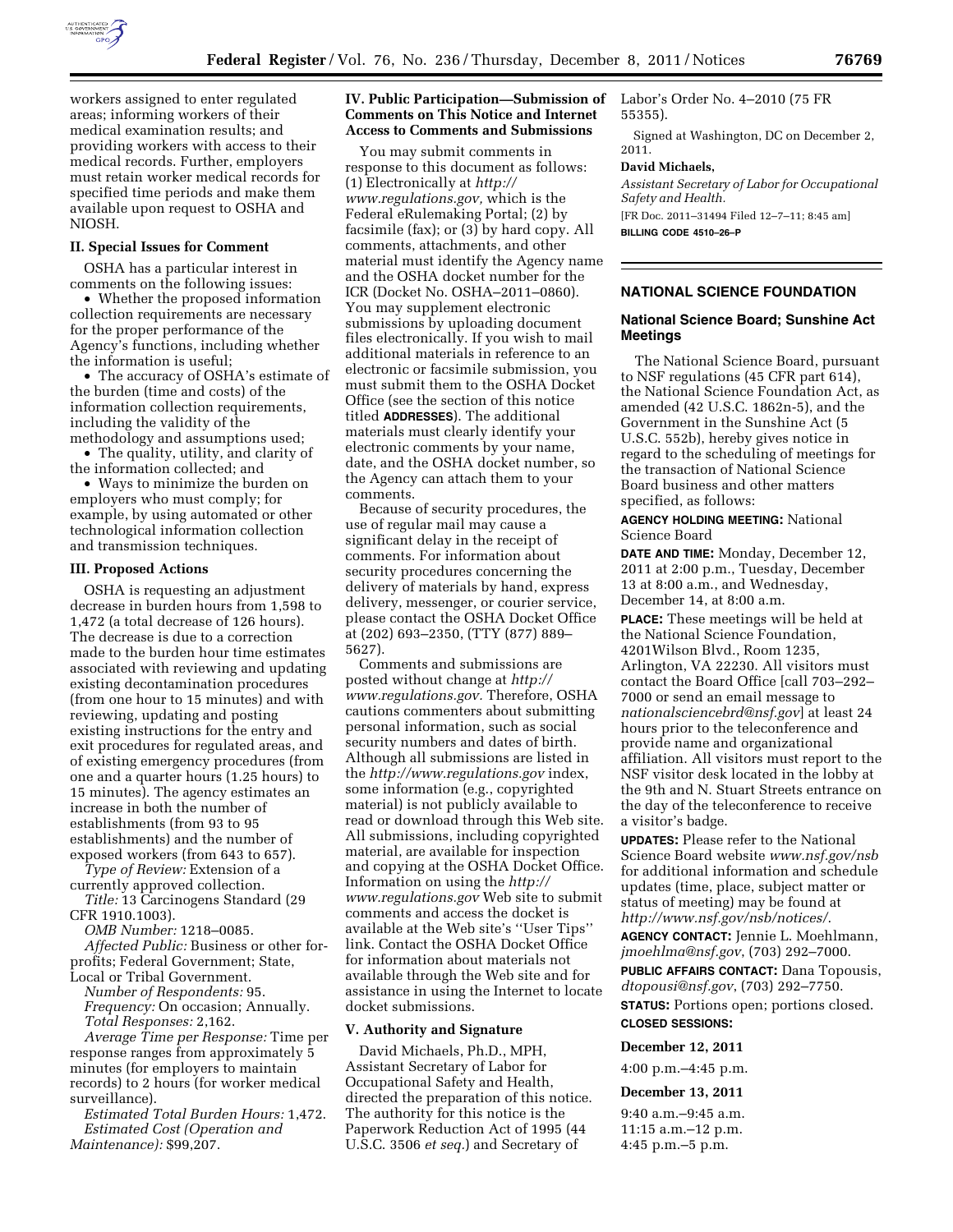## **76770 Federal Register** / Vol. 76, No. 236 / Thursday, December 8, 2011 / Notices

## **December 14, 2011**

11 a.m.–11:15 a.m. 11:15 a.m.–11:45 a.m.

# **OPEN SESSIONS:**

**December 12, 2011** 

## 2 p.m.–4 p.m.

## **December 13, 2011**

8 a.m.–8:20 a.m. 8:20 a.m.–9 a.m. 9 a.m.–9:40 a.m. 9:45 a.m.–11:15 a.m. 1:15 p.m.–2:30 p.m. 2:30 p.m.–3:30 p.m. 3:30 p.m.–4:45 p.m.

## **December 14, 2011**

8 a.m.–8:45 a.m. 8:45 a.m.–9:45 a.m. 9:45 a.m.–10:45 a.m. 11:45 a.m.–12:15 p.m. 1:15 p.m.–3 p.m.

# **MATTERS TO BE DISCUSSED:**

## **Monday, December 12, 2011**

*Committee on Programs and Plans (CPP)* 

Open Session: 2 p.m.–4 p.m.

• Approval of Open CPP Minutes for July 2011.

• Committee Chairman's Remarks: *CY 2012 Schedule of Action and Information Items for NSB Review; CPP Task Force on Unsolicited Mid-Scale Research—Charge Revision.* 

• Discussion Item: Status of CPP Program Portfolio Planning.

• NSB Information Items: Update on Polar Contracts, Update Subcommittee on Recompetition of NSF Facilities.

• NSB Information Item & Discussion: NSF High Performance Computing Strategy.

• NSB Briefing: Update on Changes in BIO Process in Receipt of Proposals.

*Committee on Programs and Plans (CPP)* 

Closed Session: 4 p.m.–4:45 p.m.

• Committee Chairman's Remarks

• Approval of Closed CPP Minutes for

July 2011 and October 2011 • NSB Action: Operation of the

International Astronomy Observatory

# **Tuesday, December 13, 2011**

# *Plenary Board Meeting*

Open Session 8:00 a.m.–8:20 a.m.

• Chairman's Introduction

## *CPP Task Force on Unsolicited Mid-Scale Research (MS)*

Open Session 8:20 a.m.–9 a.m.

• Approval of the September 13, 2011 Task Force Meeting minutes.

• Presentation and discussion of the NSF mid-scale award data analysis.

• Discussion of the revised MS Task Force report outline.

• Update on the MS Task Force customer satisfaction survey.

*CSB Subcommittee on Facilities (SCF)* 

Open Session: 9 a.m.–9:40 a.m.

• Chairman's Remarks.

• Approval of Minutes from recent teleconferences: October 12, 2011, November 14, 2011.

• Final Approval of the Mid-scale Instrumentation Report to Congress. Planning discussion for upcoming SCF

meetings in February and May 2012.

• Chairman's Closing Remarks.

*CSB Subcommittee on Facilities (SCF)* 

Closed Session: 9:40 a.m.–9:45 a.m.

- Chairman's Remarks.
- Approval of minutes from the July 29, 2011 closed meeting.

*Committee on Strategy and Budget (CSB)* 

Open Session: 9:45 a.m.–11:15 a.m.

- Committee Chairman's Remarks.
- SCF Update and Report to Congress.
- Update on FY 2012 Budget.
- Strategic Planning.
- Closing Remarks.

*Committee on Strategy and Budget (CSB)* 

Closed Session: 11:15 a.m.–12 p.m.

• Approval of the August 29, 2011 and September 6, 2011 Teleconference Minutes.

• FY 2012 Transfer Authority.

• Update on NSF FY 2013 Budget Development.

• Policies and planning for budget processes for FY 2014 and beyond.

*Committee on Education and Human Resources (CEH)* 

Open Session: 1:15 p.m.–2:30 p.m.

• Approval of July 2011 minutes. • Update on the National Science and Technology Council Committee on STEM—Inventory of Federal STEM education activities and 5-year strategic Federal STEM education plan.

• Discussion of the NSF STEM education research portfolio: getting from theory to scale.

### *Task Force on Merit Review (MR)*

Open Session: 2:30 p.m.–3:30 p.m.

• Approval of minutes from the July 28, 2011 meeting, August 24, 2011 teleconference, September 13, 2011 meeting.

• Task Force Chairmen's Remarks.

• Discussion of Final Report and Recommendations.

• Task Force Chairmen's Closing Remarks.

*Committee on Audit and Oversight (A&O)* 

Open Session: 3:30 p.m.–4:45 p.m.

- Approval of Minutes of the July 28, 2011 Open Session.
- Committee Chairman's Opening Remarks.
	- Inspector General's Update.
- FY 2011 Financial Statement Audit Report.
	- Chief Financial Officer's Update.
	- Chief Information Officer's Report.
	- Human Capital Management
- Update.
	- OIG FY 2012 Audit Plan.
- Update on Procedures re Personally Identifiable and Sensitive Information.
- Committee Chairman's Closing Remarks.

*Committee on Audit and Oversight (A&O)* 

Closed Session: 4:45 p.m.–5:00 p.m.

- Approval of Minutes of the July 28, 2011 Meeting Closed Session.
- Committee Chair's Opening Remarks.
	- Procurement activities.

### **Wednesday, December 14, 2011**

*Subcommittee on Polar Issues (SOPI)* 

Open Session: 8:00 a.m.–8:45 a.m.

• Approval of Open Session Minutes, July 2011.

- Committee Chairman's Remarks.
- Director's Remarks.

meeting minutes.

*Indicators (SEI)* 

- $\circ$  Briefing on Blue Ribbon Panel.
- Other Committee Business.
- Update on Icebreaker Support for this year.

• Discussion on Long-term Plan for Icebreaker Support.

### *CSB Task Force on Data Policies (DP)*

• Approval of September 13, 2011,

• Discussion and Comment on the

Open Session: 9:45 a.m.–10:45 a.m. • Approval of July minutes. • Committee Chairman's Remarks. • Progress Report on *Science and* 

• Closing remarks from the Chairman. *Committee on Science & Engineering* 

• *Science and Engineering Indicators* 

Open Session: 8:45 a.m.–9:45 a.m. • Chairman's Remarks.

Revised Recommendations.

*Engineering Indicators 2012.* 

*2012* Companion Piece.